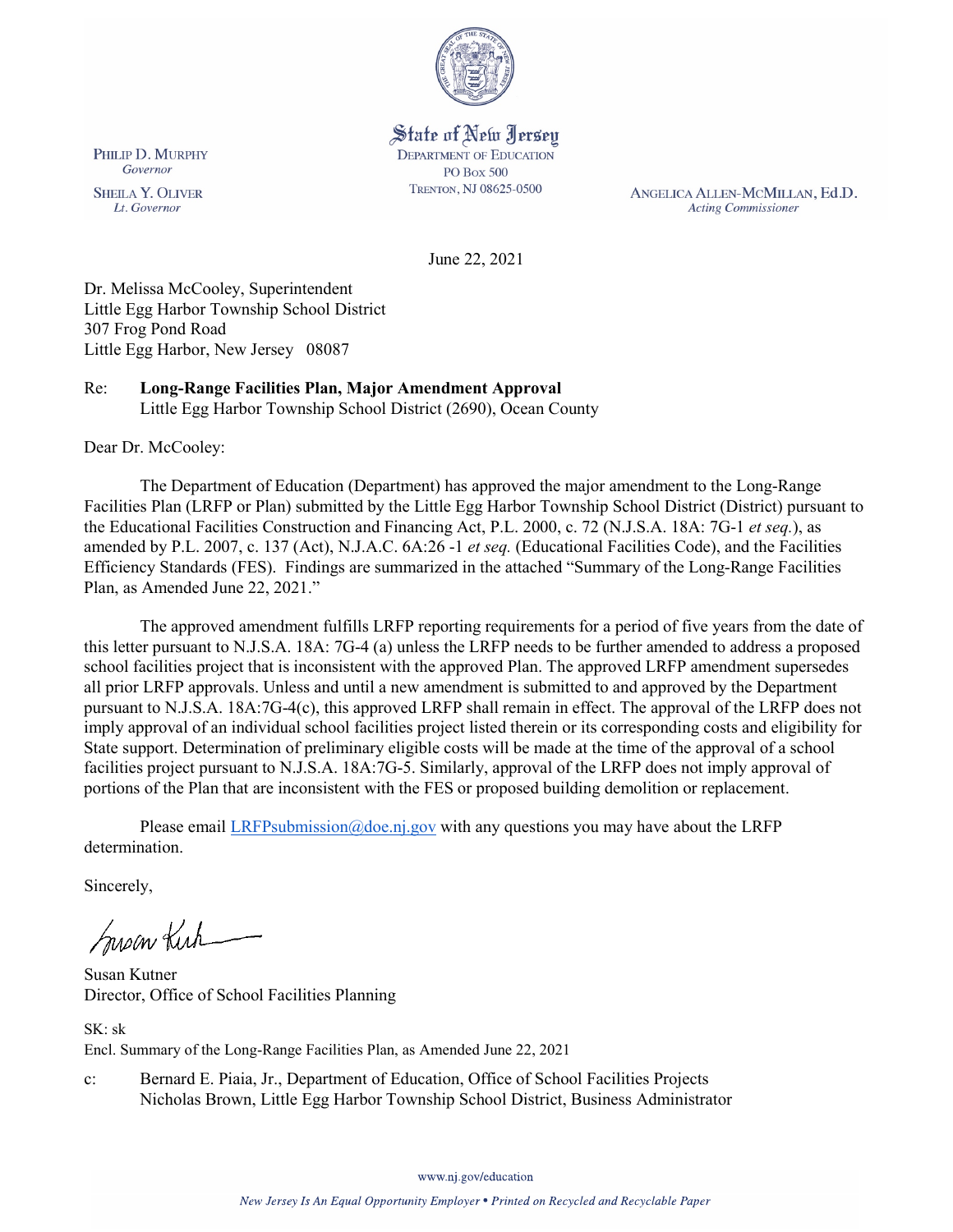# **Little Egg Harbor Township School District (2690) Summary of the Long-Range Facilities Plan, as Amended June 22, 2021**

The Department of Education (Department) has completed its review of the major amendment to the Long-Range Facilities Plan (LRFP or Plan) submitted by the Little Egg Harbor Township School District (District) pursuant to the Educational Facilities Construction and Financing Act, P.L. 2000, c. 72 (N.J.S.A. 18A: 7G-1 *et seq.*), as amended by P.L. 2007, c. 137 (Act), N.J.A.C. 6A:26-1 et seq. (Educational Facilities Code), and the Facilities Efficiency Standards (FES).

The following provides a summary of the District's approved amended LRFP. The summary is based on the standards set forth in the Act, the Educational Facilities Code, the FES, District-reported information in the Department's LRFP reporting system, and supporting documentation. The referenced reports in *italic* text are standard reports available on the Department's LRFP website.

### **1. Inventory Overview**

The District is classified as a Regular Operating District (ROD) for funding purposes. It provides services for students in grades PK-6.

The District identified existing and proposed schools, sites, buildings, rooms, and site amenities in its LRFP. Table 1 lists the number of existing and proposed district schools, sites, and buildings. Detailed information can be found in the *School Asset Inventory Report* and the *Site Asset Inventory Report.*

**As directed by the Department, school facilities projects that have received initial approval by the Department and have been approved by the voters, if applicable, are represented as "existing" in the LRFP.** Approved projects that include new construction and/or the reconfiguration/reassignment of existing program space are as follows: n/a.

| Table 1: Number of Schools, School Buildings, and Sites |  |  |  |
|---------------------------------------------------------|--|--|--|
|---------------------------------------------------------|--|--|--|

|                                              | <b>Existing</b> | <b>Proposed</b> |
|----------------------------------------------|-----------------|-----------------|
| Number of Schools (assigned DOE school code) |                 |                 |
| Number of School Buildings <sup>1</sup>      |                 |                 |
| Number of Non-School Buildings <sup>2</sup>  |                 |                 |
| Number of Vacant Buildings                   |                 |                 |
| Number of Sites                              |                 |                 |

*1 Includes district-owned buildings and long-term leases serving students in district-operated programs 2 Includes occupied district-owned buildings not associated with a school, such as administrative or utility buildings*

Based on the existing facilities inventory submitted by the District:

- Schools using leased buildings (short or long-term):  $n/a$
- Schools using temporary classroom units (TCUs), excluding TCUs supporting construction: Frog Pond ES (030).
- Vacant/unassigned school buildings:  $n/a$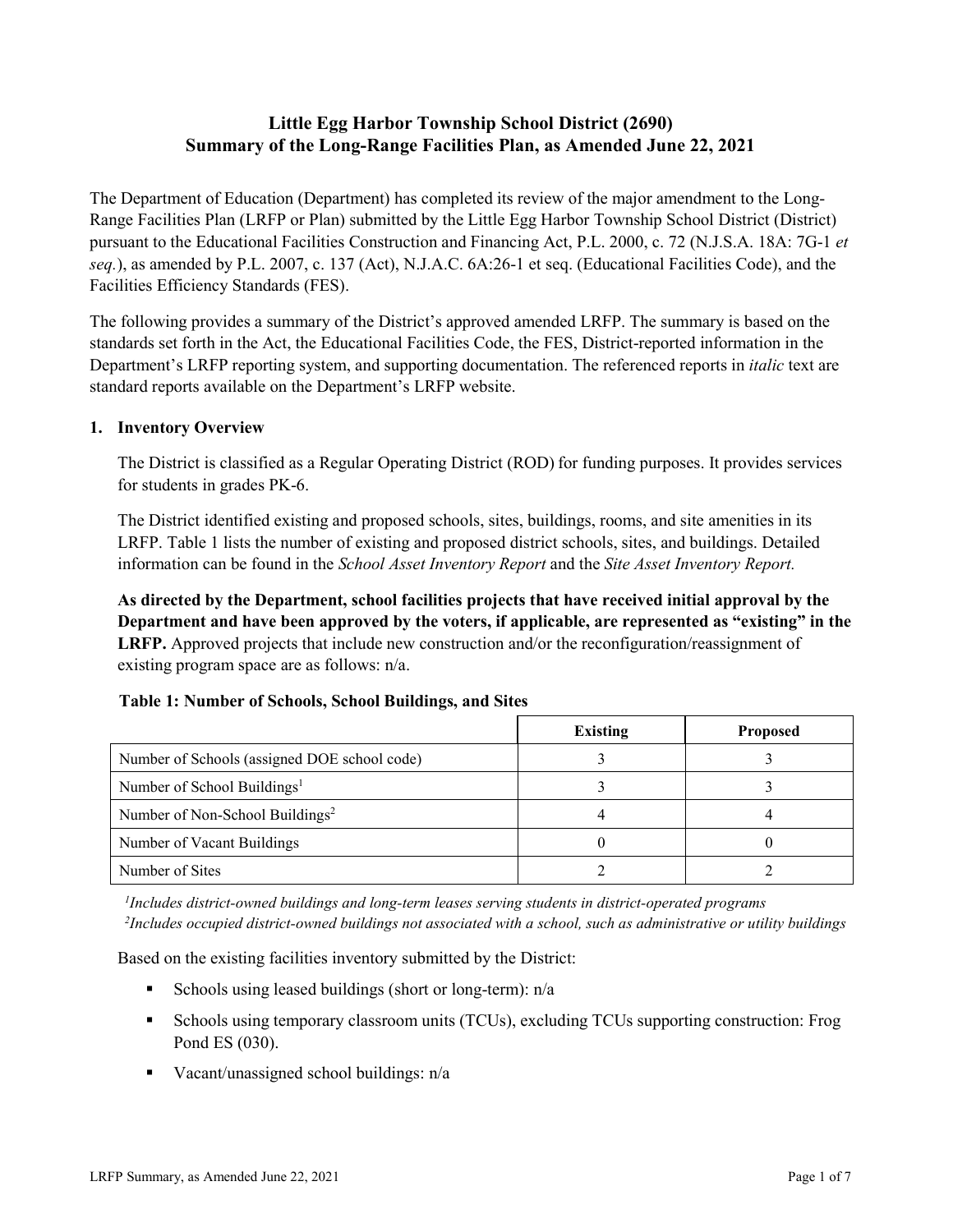**FINDINGS** The Department has determined that the proposed inventory is adequate for approval of the District's LRFP amendment. However, the LRFP determination does not imply approval of an individual school facilities project listed within the LRFP; the District must submit individual project applications for project approval.

## **2. District Enrollments**

The District determined the number of students, or "proposed enrollments," to be accommodated for LRFP planning purposes on a district-wide basis and in each school.

The Department minimally requires the submission of a standard cohort-survival projection using historic enrollment data from the Application for School State Aid (ASSA) or NJ Smart. The cohort-survival method projection method forecasts future students based upon the survival of the existing student population as it moves from grade to grade. A survival ratio of less than 1.00 indicates a loss of students, while a survival ratio of more than 1.00 indicates the class size is increasing. For example, if a survival ratio tracking first to second grade is computed to be 1.05, the grade size is increasing by 5% from one year to the next. The cohort-survival projection methodology works well for communities with stable demographic conditions. Atypical events impacting housing or enrollments, such as an economic downturn that halts new housing construction or the opening of a charter or private school, typically makes a cohort-survival projection less reliable.

#### **Proposed enrollments are based on a standard cohort-survival enrollment projection.**

Adequate supporting documentation was submitted to the Department to justify the proposed enrollments. Table 2 provides a comparison of existing and projected enrollments. All totals include special education students.

| <b>Grades</b>                | <b>Existing Enrollments</b><br>2020-21 | <b>District Proposed Enrollments</b><br>2025-26 |
|------------------------------|----------------------------------------|-------------------------------------------------|
| PK (excl. private providers) | 257                                    | 292                                             |
| Grades K-5                   | 1,144                                  | 1,124                                           |
| Grades 6-8                   | 215                                    | 182                                             |
| Grades 9-12                  |                                        |                                                 |
| <b>Totals</b>                | 1,616                                  | 1,598                                           |

#### **Table 2: Enrollments**

**FINDINGS** The Department has determined the District's proposed enrollments to be acceptable for approval of the District's LRFP amendment. The Department will require a current enrollment projection at the time an application for a school facilities project is submitted incorporating the District's most recent enrollments in order to verify that the LRFP's planned capacity is appropriate for the updated enrollments.

#### **3. District Practices Capacity**

Based on information provided in the room inventories, *District Practices Capacity* was calculated for each school building to determine whether adequate capacity is proposed for the projected enrollments based on district scheduling and class size practices. The capacity totals assume instructional buildings can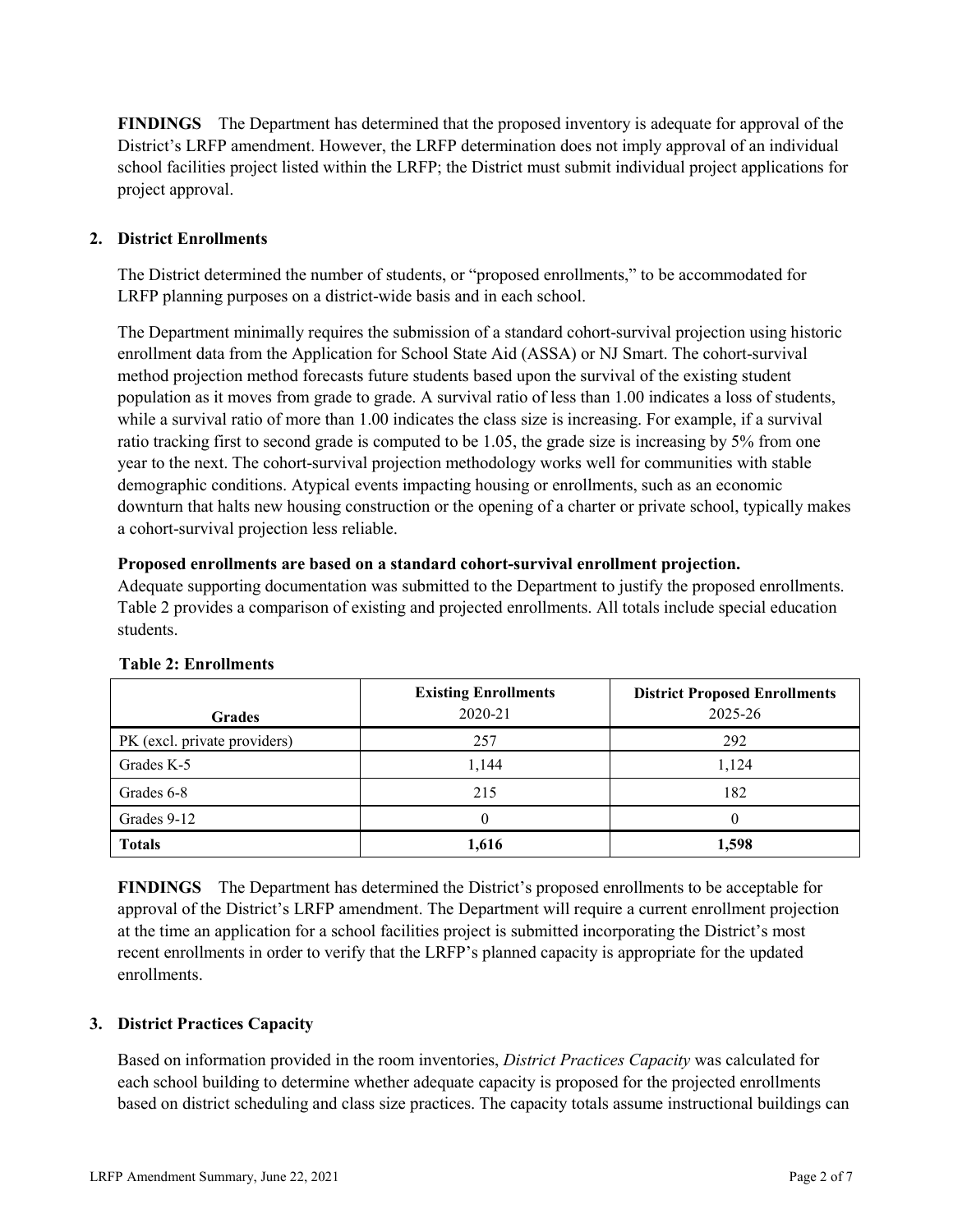be fully utilized regardless of school sending areas, transportation, and other operational issues. The calculations only consider district-owned buildings and long-term leases; short term leases and temporary buildings are excluded. A capacity utilization factor of 90% for classrooms serving grades K-8 and 85% for classrooms serving grades 9-12 is applied in accordance with the FES. No capacity utilization factor is applied to preschool classrooms.

In certain cases, districts may achieve adequate District Practices Capacity to accommodate enrollments but provide inadequate square feet per student in accordance with the FES, resulting in educational adequacy issues and "Unhoused Students." Unhoused students are considered in the "Functional Capacity" calculations used to determine potential State support for school facilities projects and are analyzed in Section 4.

Table 3 provides a summary of proposed enrollments and existing and proposed District-wide capacities. Detailed information can be found in the LRFP website reports titled *FES and District Practices Capacity Report, Existing Rooms Inventory Report, and Proposed Rooms Inventory Report.*

| <b>Grades</b>     | <b>Proposed</b><br><b>Enrollments</b> | <b>Existing</b><br><b>District</b><br><b>Practices</b><br>Capacity | <b>Existing</b><br>Deviation* | <b>Proposed</b><br><b>District</b><br><b>Practices</b><br>Capacity | <b>Proposed</b><br>Deviation* |
|-------------------|---------------------------------------|--------------------------------------------------------------------|-------------------------------|--------------------------------------------------------------------|-------------------------------|
| Elementary (PK-5) | 1,416                                 | 1,425.48                                                           | 9.48                          | 1,436.32                                                           | 20.32                         |
| Middle $(6-8)$    | 182                                   | 191.11                                                             | 9.11                          | 183.88                                                             | 1.88                          |
| High $(9-12)$     | $\theta$                              | 0.00                                                               | 0.00                          | 0.00                                                               | 0.00                          |
| <b>Totals</b>     | 1,598                                 | 1,616.59                                                           | 18.59                         | 1,620.20                                                           | 22.20                         |

**Table 3: District Practices Capacity Analysis**

*\* Positive numbers signify surplus capacity; negative numbers signify inadequate capacity. Negative values for District Practices capacity are acceptable for approval if proposed enrollments do not exceed 100% capacity utilization.*

Considerations:

- **Based on the proposed enrollments and existing room inventories, the District is projected to have** inadequate capacity for the following grade groups, assuming all school buildings can be fully utilized: n/a.
- Adequate justification has been provided by the District if the proposed capacity for a school significantly deviates from the proposed enrollments. Generally, surplus capacity is acceptable for LRFP approval if additional capacity is not proposed through new construction.

**FINDINGS**The Department has determined that proposed District capacity, in accordance with the proposed enrollments, is adequate for approval of the District's LRFP amendment. The Department will require a current enrollment projection at the time an application for a school facilities project is submitted, incorporating the District's most recent Fall Enrollment Report, in order to verify that the LRFP's planned capacity meets the District's updated enrollments.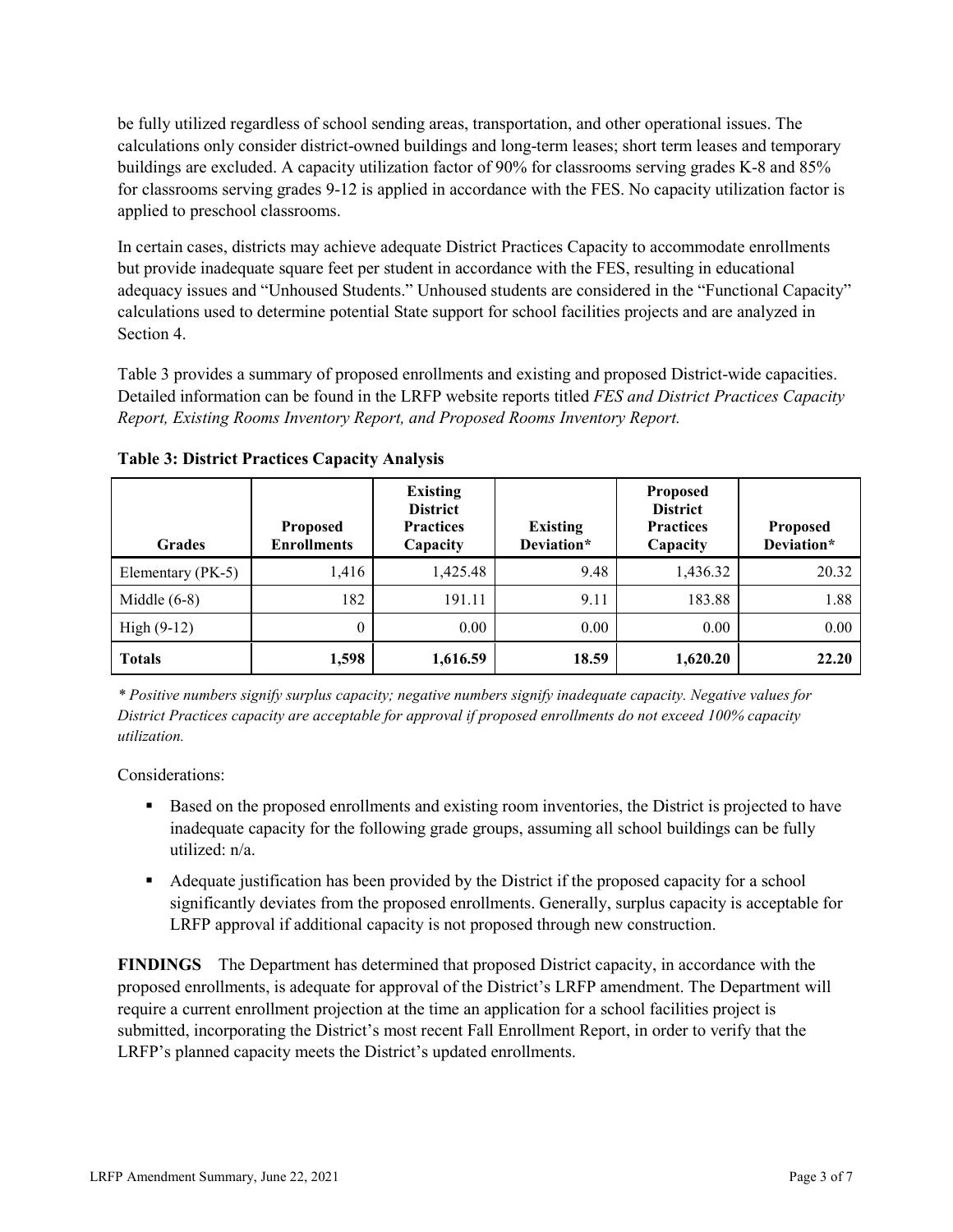### **4. New Construction Funding Eligibility**

*Functional Capacity* was calculated and compared to the proposed enrollments to provide a **preliminary estimate** of Unhoused Students and new construction funding eligibility. **Final determinations will be made at the time of project application approvals.**

*Functional Capacity* is the adjusted gross square footage of a school building *(total gross square feet minus excluded space)* divided by the minimum area allowance per full-time equivalent student for the grade level contained therein. *Unhoused Students* is the number of students projected to be enrolled in the District that exceeds the Functional Capacity of the District's schools pursuant to N.J.A.C. 6A:26-2.2(c). *Excluded Square Feet* includes (1) square footage exceeding the FES for any pre-kindergarten, kindergarten, general education, or self-contained special education classroom; (2) grossing factor square footage *(corridors, stairs, mechanical rooms, etc.)* that exceeds the FES allowance, and (3) square feet proposed to be demolished or discontinued from use. Excluded square feet may be revised during the review process for individual school facilities projects.

Table 4 provides a preliminary assessment of the Functional Capacity, Unhoused Students, and Estimated Maximum Approved Area for Unhoused Students for each FES grade group. The calculations exclude temporary facilities and short-term leased buildings. School buildings proposed for whole or partial demolition or reassignment to a non-school use are excluded from the calculations pending project application review. If a building is proposed to be reassigned to a different school, the square footage is applied to the proposed grades after reassignment. Buildings that are not assigned to a school are excluded from the calculations. In addition, only preschool students eligible for state funding (former ECPA students) are included. Detailed information concerning the calculations can be found in the *Functional Capacity and Unhoused Students Report* and the *Excluded Square Footage Report.*

|                                                | $PK/K-5$ | $6 - 8$  | $9 - 12$ | <b>Total</b> |
|------------------------------------------------|----------|----------|----------|--------------|
| PK Eligible Students/K-12 Proposed Enrollments | 1,416    | 182      | $\Omega$ |              |
| FES Area Allowance (SF/student)                | 125.00   | 134.00   | 151.00   |              |
| <b>Prior to Completion of Proposed Work:</b>   |          |          |          |              |
| <b>Existing Gross Square Feet</b>              | 190,190  | 23,742   | $\Omega$ | 213,932      |
| Adjusted Gross Square Feet                     | 186,826  | 23,270   | 0        | 210,096      |
| <b>Adjusted Functional Capacity</b>            | 1,494.60 | 182.86   | 0.00     |              |
| <b>Unhoused Students</b>                       | 0.00     | 0.00     | 0.00     |              |
| Est. Max. Area for Unhoused Students           | 0.00     | 0.00     | 0.00     |              |
| <b>After Completion of Proposed Work:</b>      |          |          |          |              |
| Gross Square Feet                              | 190,190  | 23,742   | $\theta$ | 213,932      |
| New Gross Square Feet                          | $\theta$ | $\theta$ | $\Omega$ | $\theta$     |
| Adjusted Gross Square Feet                     | 186,826  | 23,270   | $\Omega$ | 210,096      |
| Functional Capacity                            | 1,494.60 | 182.86   | 0.00     |              |
| Unhoused Students after Construction           | 0.00     | 0.00     | 0.00     |              |
| Est. Max. Area Remaining                       | 0.00     | 0.00     | 0.00     |              |

| Table 4: Estimated Maximum Approved Area for Unhoused Students |  |  |
|----------------------------------------------------------------|--|--|
|----------------------------------------------------------------|--|--|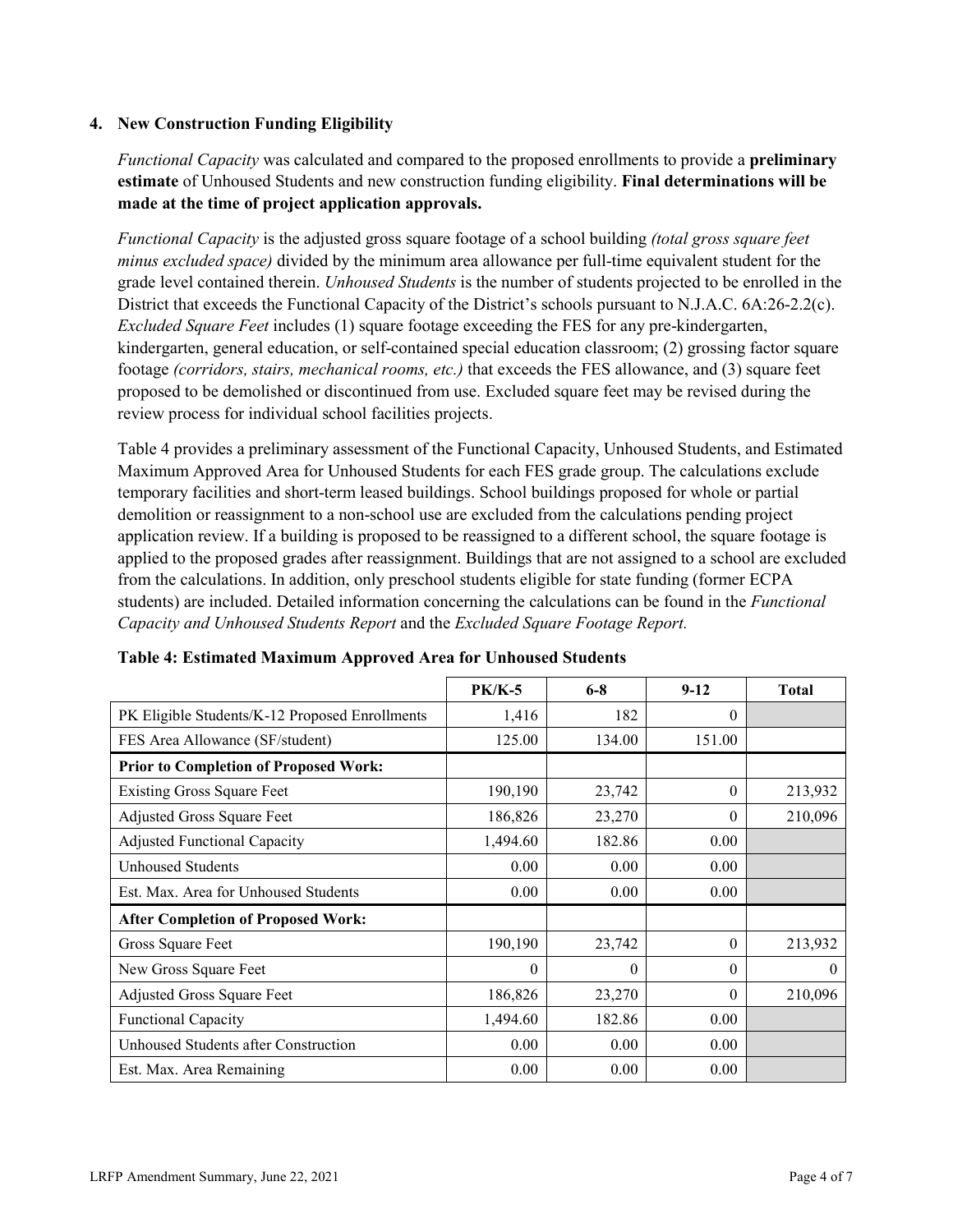Facilities used for non-instructional or non-educational purposes are ineligible for State support under the Act. However, projects for such facilities shall be reviewed by the Department to determine whether they are consistent with the District's LRFP and whether the facility, if it is to house students (full or part time) conforms to educational adequacy requirements. These projects shall conform to all applicable statutes and regulations.

Estimated costs represented in the LRFP by the District are for capital planning purposes only. The estimates are not intended to represent preliminary eligible costs or final eligible costs of approved school facilities projects.

Considerations:

- The District does not have approved projects pending completion, as noted in Section 1, that impact the Functional Capacity calculations.
- The Functional Capacity calculations *exclude* square feet proposed for demolition or discontinuation for the following FES grade groups and school buildings pending a feasibility study and project review: n/a.
- Based on the preliminary assessment, the District has Unhoused Students prior to the completion of proposed work for the following FES grade groups: n/a.
- New construction is proposed for the following FES grade groups:  $n/a$ .
- **Proposed new construction exceeds the estimated maximum area allowance for Unhoused** Students prior to the completion of the proposed work for the following grade groups: n/a.
- The District, based on the preliminary LRFP assessment, will not have Unhoused Students after completion of the proposed LRFP work. If the District is projected to have Unhoused Students, adequate justification has been provided to confirm educational adequacy in accordance with Section 6 of this determination.

**FINDINGS** Functional Capacity and Unhoused Students calculated in the LRFP are preliminary estimates. Preliminary Eligible Costs (PEC) and Final Eligible Costs (FEC) will be included in the review process for specific school facilities projects. A feasibility study undertaken by the District is required if building demolition or replacement is proposed per N.J.A.C. 6A:26-2.3(b)(10).

## **5. Proposed Work**

The District assessed program space, capacity, and physical plant deficiencies to determine corrective actions. Capital maintenance, or *"system actions,"* address physical plant deficiencies due to operational, building code, and /or life cycle issues. Inventory changes, or *"inventory actions,*" add, alter, or eliminate sites, site amenities, buildings, and/or rooms.

The Act (N.J.S.A. 18A:7G-7b) provides that all school facilities shall be deemed suitable for rehabilitation unless a pre-construction evaluation undertaken by the District demonstrates to the satisfaction of the Commissioner that the structure might pose a risk to the safety of the occupants even after rehabilitation or that rehabilitation is not cost-effective. Pursuant to N.J.A.C. 6A:26-2.3(b)(10), the Commissioner may identify school facilities for which new construction is proposed in lieu of rehabilitation for which it appears from the information presented that new construction is justified, provided, however, that for such school facilities so identified, the District must submit a feasibility study as part of the application for the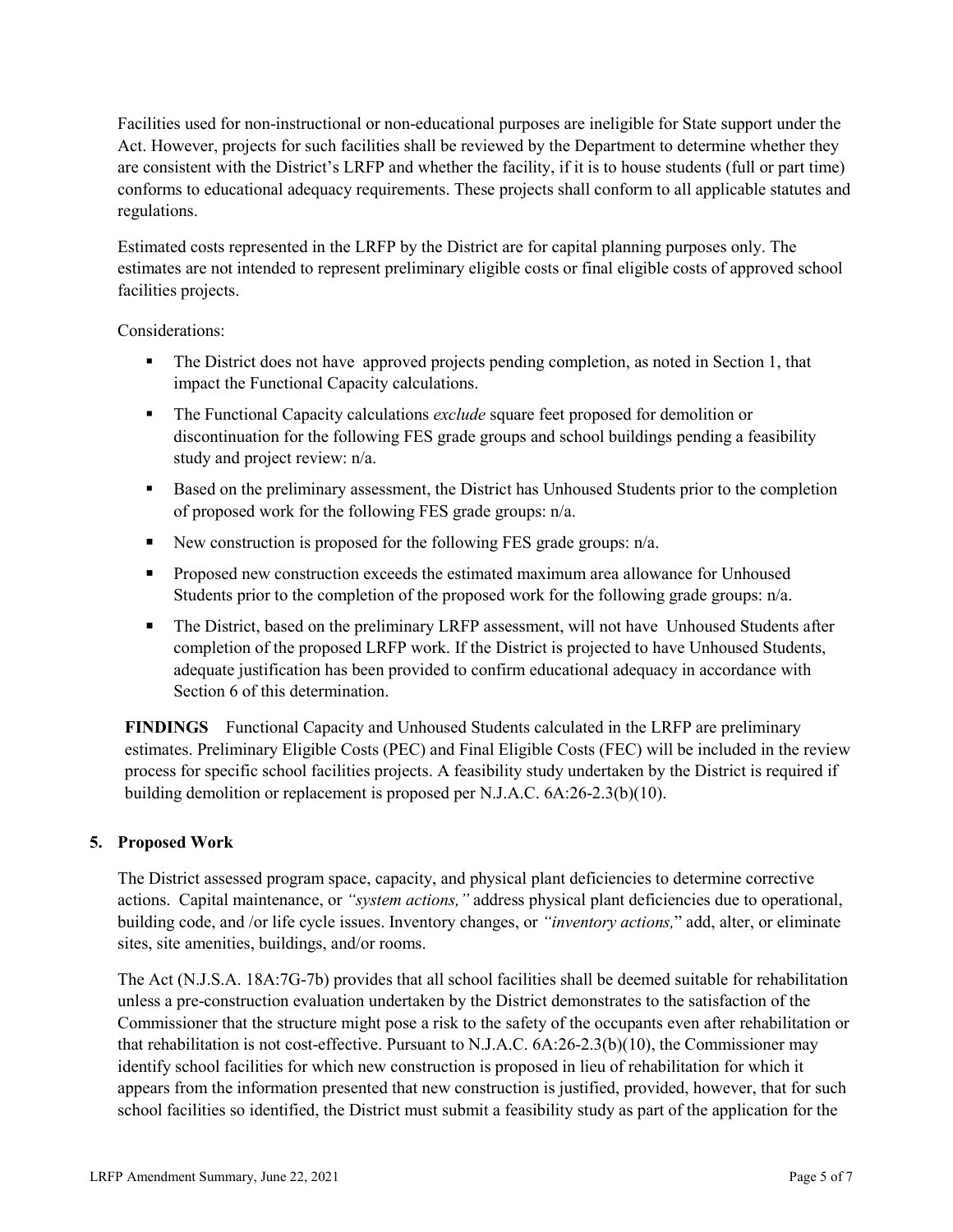specific school facilities project. The cost of each proposed building replacement is compared to the cost of additions or rehabilitation required to eliminate health and safety deficiencies and to achieve the District's programmatic model.

Table 5 lists the scope of work proposed for each school based on the building(s) serving their student population. Proposed inventory changes are described in the LRFP website reports titled *"School Asset Inventory Report and "Proposed Room Inventory Report."* Information concerning proposed systems work, or capital maintenance can be found in the "LRFP Systems Actions Summary Report".

With the completion of the proposed work, the following schools are proposed to be eliminated: n/a; the following schools are proposed to be added: n/a.

| <b>Proposed Scope of Work</b>                                                                  | <b>Applicable Schools</b> |  |
|------------------------------------------------------------------------------------------------|---------------------------|--|
| Renovation only (no new construction)                                                          |                           |  |
| System actions only (no inventory actions)                                                     | Mitchell ES (050)         |  |
| Existing inventory actions only (no systems actions)                                           | n/a                       |  |
| Systems and inventory changes                                                                  | Frog Pond ES (030)        |  |
| New construction                                                                               |                           |  |
| Building addition only (no systems or existing inventory actions)                              | n/a                       |  |
| Renovation and building addition (system, existing inventory,<br>and new construction actions) | n/a                       |  |
| New building on existing site                                                                  | n/a                       |  |
| New building on new or expanded site                                                           | n/a                       |  |
| Site and building disposal (in addition to above scopes)                                       |                           |  |
| Partial building demolition                                                                    | n/a                       |  |
| Whole building demolition                                                                      | n/a                       |  |
| Site and building disposal or discontinuation of use                                           | n/a                       |  |

**Table 5. School Building Scope of Work**

**FINDINGS** The Department has determined that the proposed work is adequate for approval of the District's LRFP amendment. However, Department approval of proposed work in the LRFP does not imply the District may proceed with a school facilities project. The District must submit individual project applications with cost estimates for Department project approval. Both school facilities project approval and other capital project review require consistency with the District's approved LRFP.

#### **6. Proposed Room Inventories and the Facilities Efficiency Standards**

The District's proposed school buildings were evaluated to assess general educational adequacy in terms of compliance with the FES area allowance pursuant to N.J.A.C. 6A:26-2.2 and 2.3.

District schools proposed to provide less square feet per student than the FES after the completion of proposed work as indicated in Table 5 are as follows: n/a.

**FINDINGS** The Department has determined that the District's proposed room inventories are adequate for LRFP approval. If school(s) are proposed to provide less square feet per student than the FES area allowance, the District has provided justification indicating that the educational adequacy of the facility